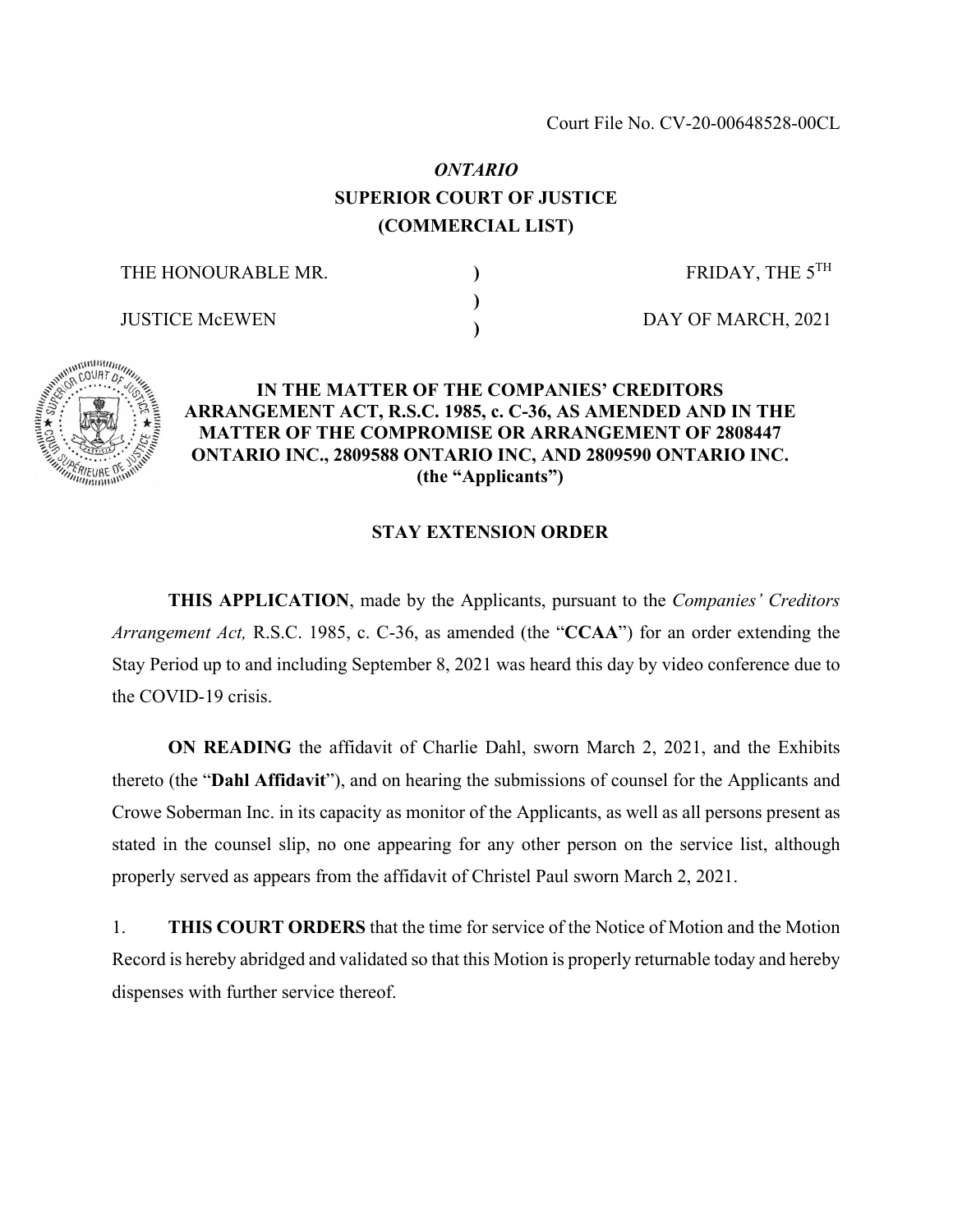#### **Stay Period**

2. **THIS COURT ORDERS** that the Stay Period, as defined in the Order of Mr. Justice Hainey dated September 29, 2020 (the "**Stay Period**"), is hereby extended up to and including September 8, 2021.

3. **THIS COURT ORDERS** that the Stay Period in place with respect to 2809588 Ontario Inc. ("**Residual Contracting**") is hereby lifted and shall not apply to (i) any motion for security for costs Ontario Power Generation Inc. ("**OPG**") may bring in the lien action commenced by JMX Contracting Inc. bearing the Court File No. CV-20-00000081-0000 (the "**OPG Action**") or in any other action, claim, rights or lawsuit that may be commenced or asserted by Residual Contracting against OPG; and, (ii) any counterclaim OPG may bring in the OPG Action.

4. **THIS COURT ORDERS** that the Stay Period in place with respect to Residual Contracting is hereby lifted and shall not apply to (i) any motion for security for costs 1488 Robson Street Holdings Ltd. ("**1488**") or ASNA Robson Landmark Developments Limited. ("**ASNA**") may bring in the lien action commenced in British Columbia by JMX Contracting Inc. bearing Court File No. VLC-S-S-207196 (the "**ASNA Action**") or in any other action, claim, rights or lawsuit that may be commenced or asserted by Residual Contracting against 1488 or ASNA; and, (ii) any counterclaim 1488 or ASNA may bring in the ASNA Action.

5. **THIS COURT ORDERS** that this Order and all of its provisions are effective as of 12:01 a.m. Eastern Standard/Daylight Time on the date of this Order.

 $Mc\leq T$ .